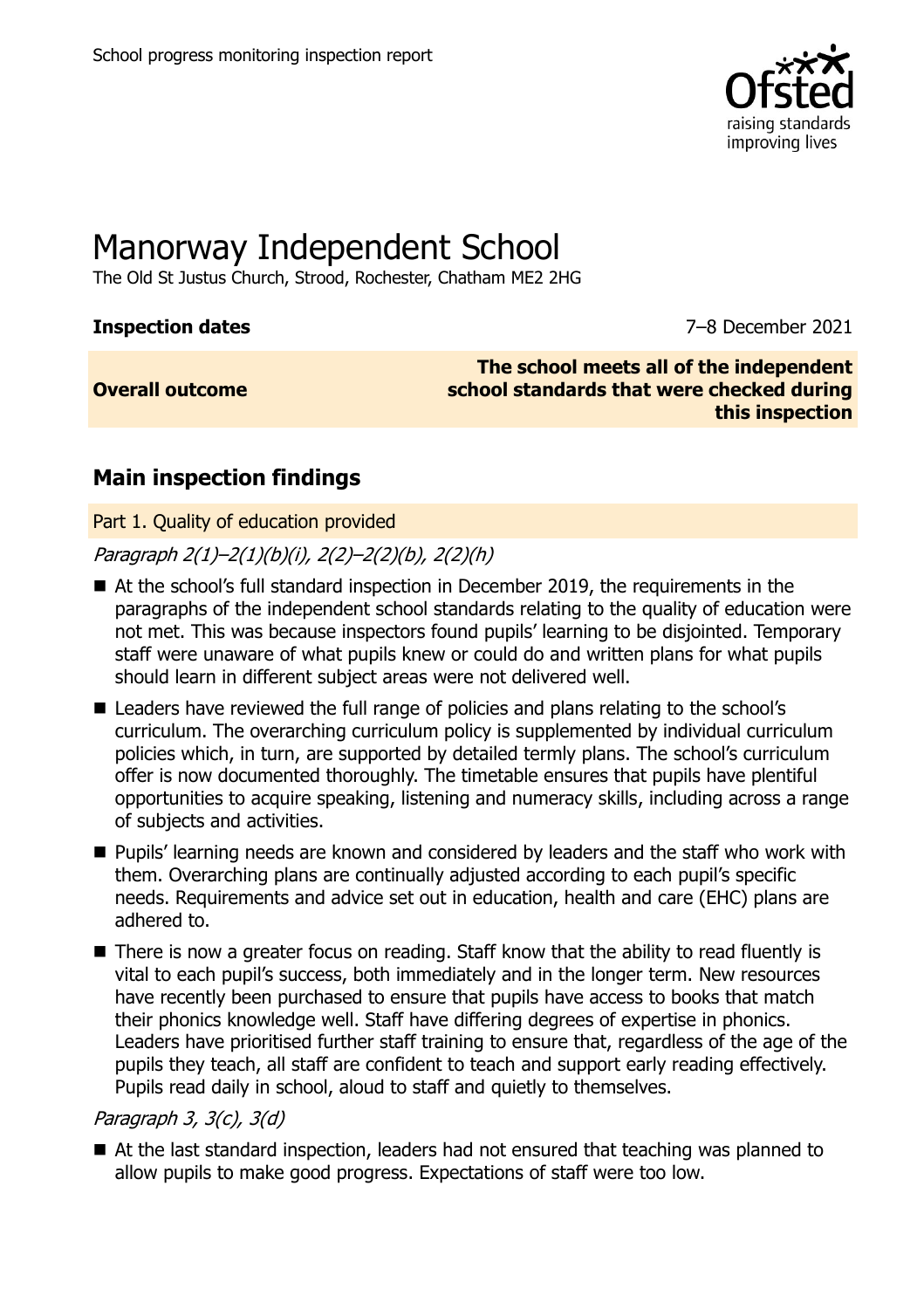

- Although there have been further changes to staffing, the rigorous oversight and support of the headteacher has reaped positive change. The headteacher conveys her ambition that all pupils will gain from attending Manorway Independent School. There is a clear intention that pupils will learn to read well, will engage in a broad, stimulating and challenging curriculum, and will experience trips and opportunities to broaden their horizons and prepare them for their next steps in education. Staff support the headteacher's vision and their aspirations for pupils have been raised.
- All staff understand that new learning must build on what pupils already know and can do. Staff have an increased awareness that each pupil brings a different set of educational experiences, frequently generating barriers additional to the known special educational needs. Staff know that the approach they take is critical to engaging pupils in their learning.
- Formal and informal assessments are built into the school's routine. During the monitoring visit, pupils in all classes were undertaking formal assessments across the breadth of the curriculum. Pupils engaged in these assessments in a focused manner, encouraged by staff to demonstrate their new learning. Ongoing formal and informal assessments are reviewed by the headteacher and staff and used to adjust termly planning.
- With the routine oversight of the headteacher, staff plan and adjust daily learning in response to pupils' understanding, participation and progress. This detail is reflected clearly in pupils' workbooks. During this monitoring visit the inspector scrutinised pupils' learning in English, mathematics, science, geography and physical education. Pupils' workbooks throughout the school demonstrated that curriculum plans are being adhered to and pupils are accessing the full curriculum offer.
- The school now meets all previously unmet standards in Part 1.

#### Part 3. Welfare, health and safety of pupils

#### Paragraph 7–7(b), 32(1), 32(1)(c)

- The safeguarding requirements relating to this standard were met at the last full inspection in December 2019 and also at the material change inspection of July 2020. Safeguarding requirements continue to be met.
- The school's safeguarding arrangements are effective. The safeguarding policy has been updated to reflect most recent guidance and is published on the school's website. Staff are vigilant and are clear about what actions to take to protect vulnerable pupils.
- $\blacksquare$  The school continues to meet the standards checked in Part 3.

#### Part 5. Premises of and accommodation at schools

#### Paragraph 29(1), 29(1)(b)

- Aspects of Part 5 were not met at the previous standard inspection because pupils did not have sufficient opportunities to play outside.
- The school has since moved to a new site with sufficient outdoor space for pupils to play. Some outdoor improvements, such as the laying of artificial grass, are underway. Leaders know that the outside area, while of a good size, is not enticing and would benefit from further improvement.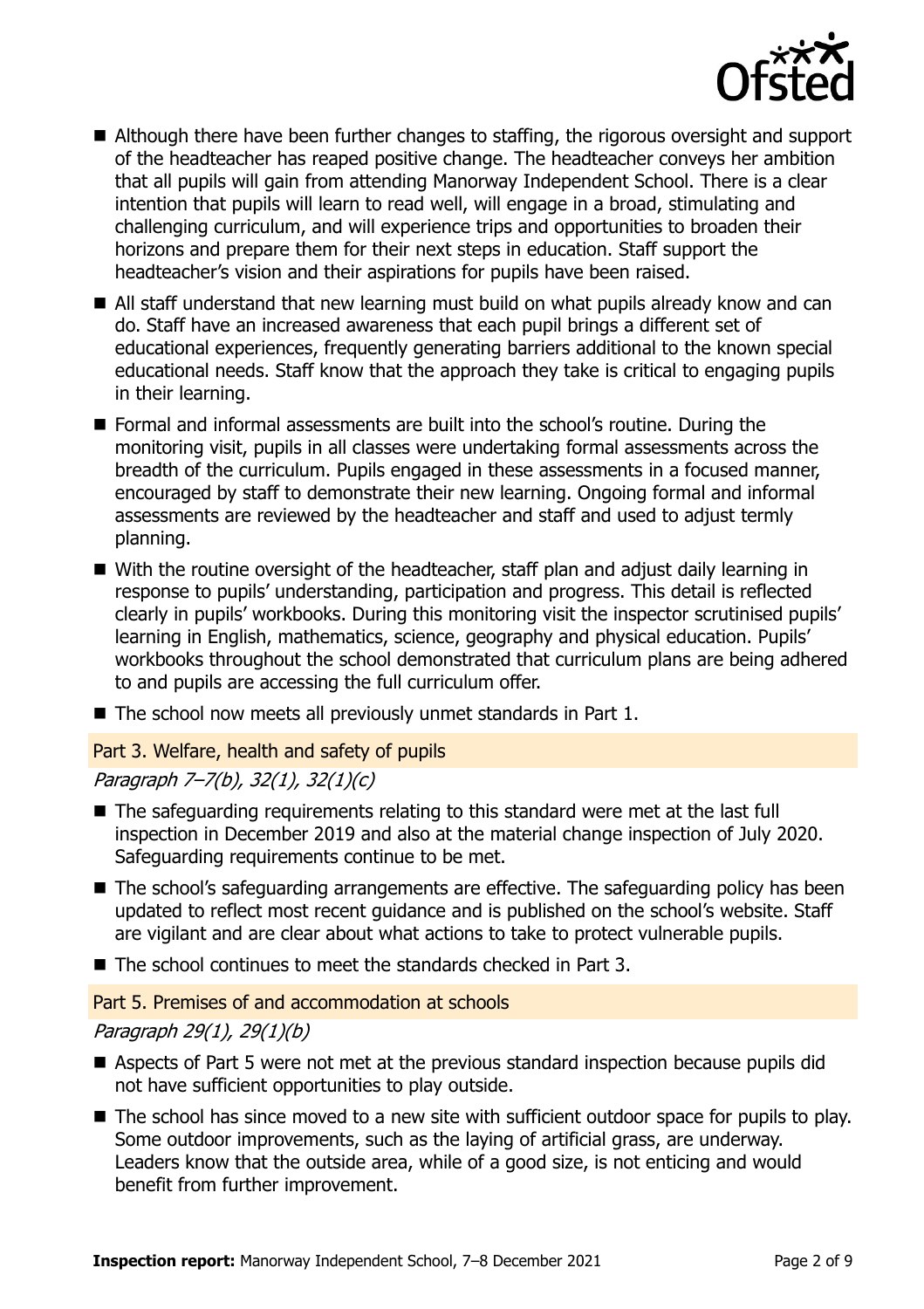

The school now meets all previously unmet standards in Part 5.

Part 8. Quality of leadership in and management of schools

#### Paragraph 34(1)–34(1)(b)

- Part 8 was not met at the standard inspection of December 2019 because leaders had not ensured that the independent school standards were consistently met. Leaders and those responsible for governance had an insufficient understanding of the standards in school. Previous improvements had not been sustained and, in particular, the planned curriculum was not being implemented well enough.
- Since that time leaders have instituted a new regime for monitoring and checking that the independent school standards are met. Those with responsibility for governance have ensured that they understand the independent school standards and are therefore able to apply more effective scrutiny in their roles. This greater scrutiny and understanding are reflected in the minutes of governing body meetings. Collectively, leaders have a clear focus on improving the school further and plans are in place to support this.
- The headteacher has a detailed knowledge of the school curriculum and how it is delivered in each classroom. She uses a range of information, such as scrutiny of pupils' work, lesson observations and dialogue with pupils and staff, to determine what is going well and what must be a priority for further improvement. Staff training is routine but has continued to be hampered by staff turnover.
- Leaders have ensured that previously unmet aspects of Part 8 are now met.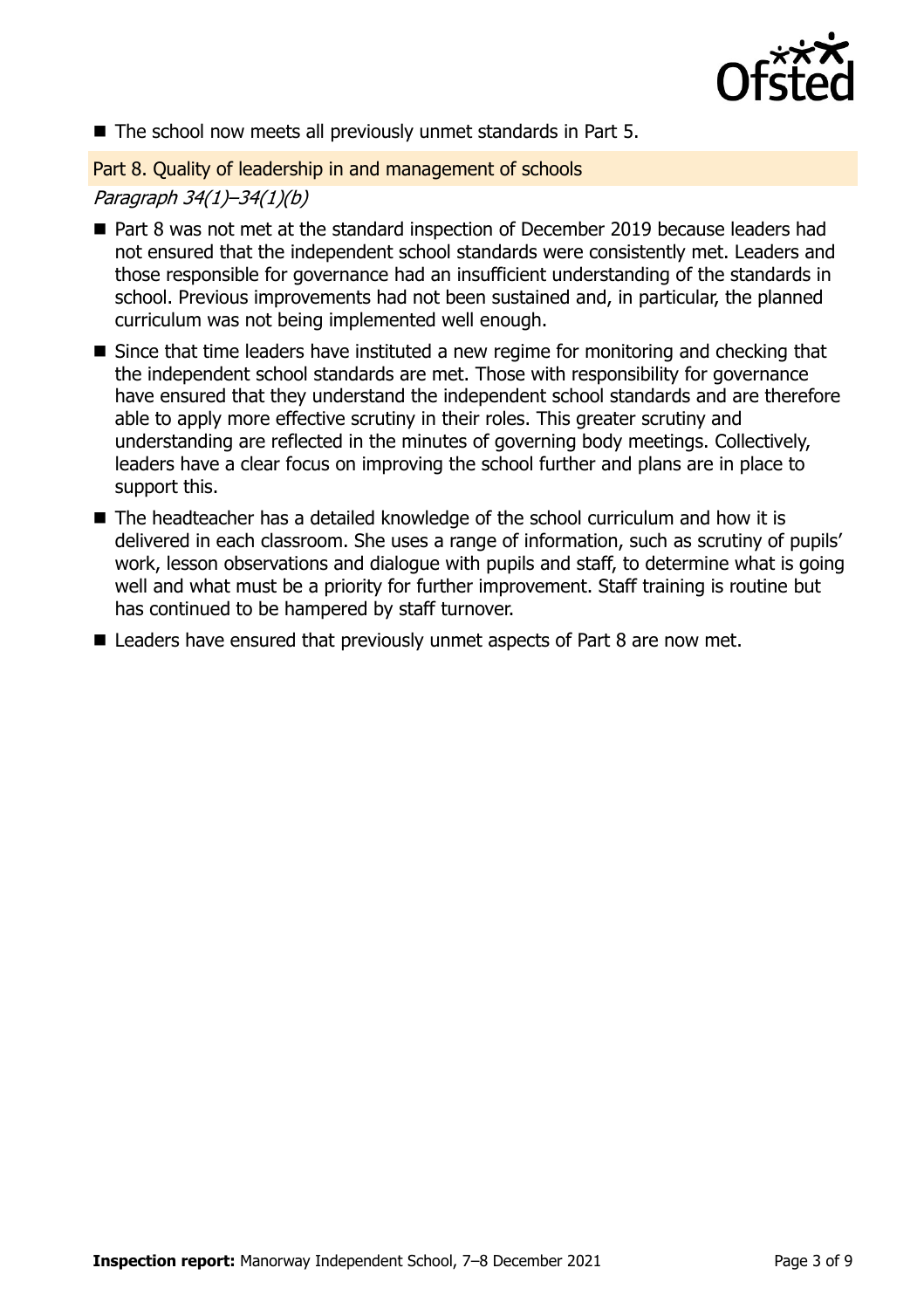

## **Compliance with regulatory requirements**

The school meets the requirements of the schedule to the Education (Independent School Standards) Regulations 2014 ('the independent school standards') and associated requirements that were checked during this inspection. This included the standards and requirements that the school was judged to not comply with at the previous inspection. Not all of the standards and associated requirements were checked during this inspection.

### **The school now meets the following independent school standards**

#### **Part 1. Quality of education provided**

 $\blacksquare$  2(1) The standard in this paragraph is met if-

 $-2(1)(a)$  the proprietor ensures that a written policy on the curriculum, supported by appropriate plans and schemes of work, which provides for the matters specified in sub-paragraph (2) is drawn up and implemented effectively; and

 $-2(1)(b)$  the written policy, plans and schemes of work–

 $-2(1)(b)(i)$  take into account the ages, aptitudes and needs of all pupils, including those pupils with an EHC plan.

- 2(2) For the purposes of paragraph  $(2)(1)(a)$ , the matters are–
- 2(2)(b) that pupils acquire speaking, listening, literacy and numeracy skills;
- $-2(2)$ (h) that all pupils have the opportunity to learn and make progress.

 3 The standard in this paragraph is met if the proprietor ensures that the teaching at the school–

– 3(c) involves well planned lessons and effective teaching methods, activities and management of class time;

– 3(d) shows a good understanding of the aptitudes, needs and prior attainments of the pupils, and ensures that these are taken into account in the planning of lessons.

#### **Part 5. Premises of and accommodation at schools**

 $\blacksquare$  29(1) The standard in this paragraph is met if the proprietor ensures that suitable outdoor space is provided in order to enable–

 $-29(1)(b)$  pupils to play outside.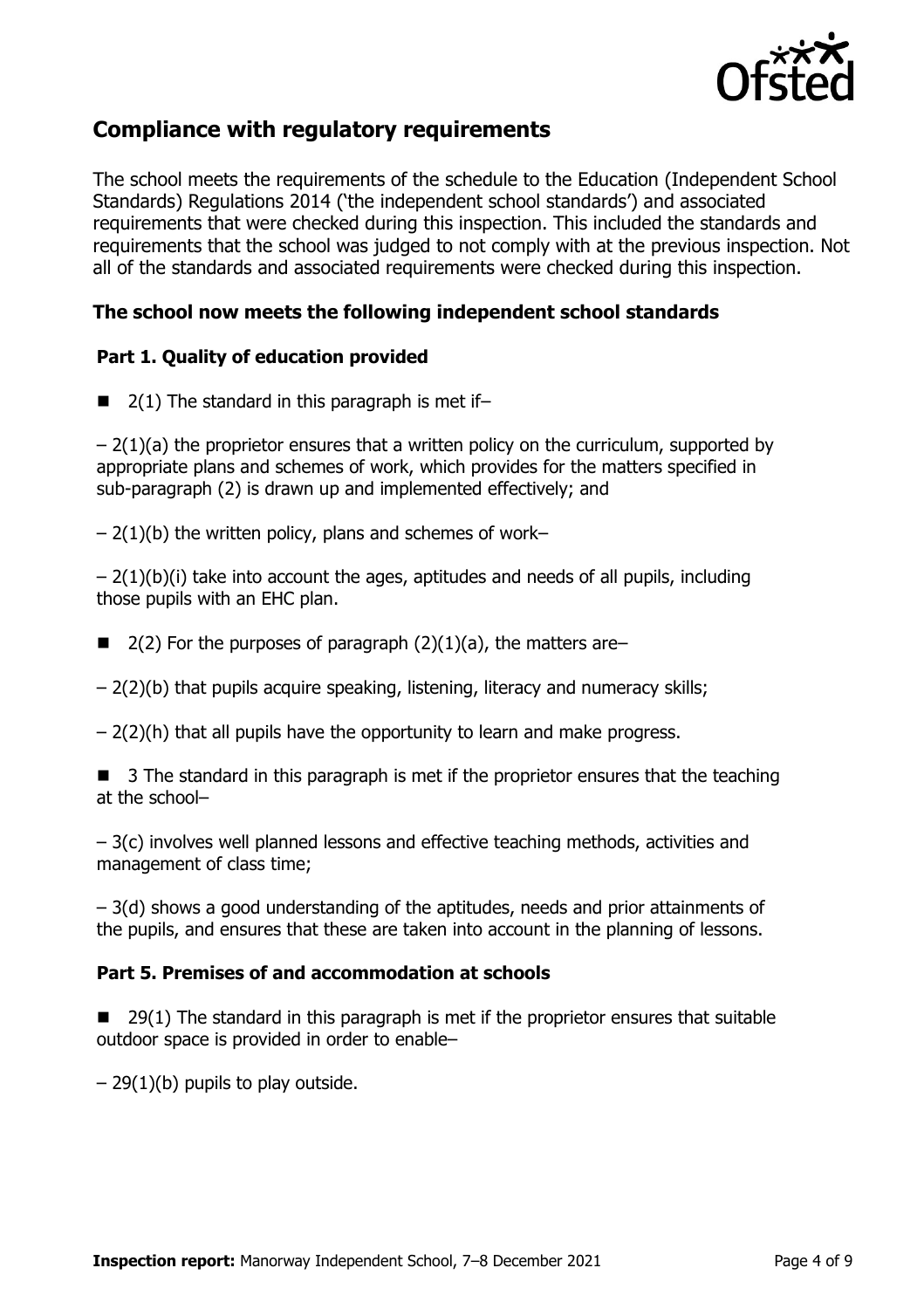

#### **Part 8. Quality of leadership in and management of schools**

 $\blacksquare$  34(1) The standard about the quality of leadership and management is met if the proprietor ensures that persons with leadership and management responsibilities at the school–

– 34(1)(a) demonstrate good skills and knowledge appropriate to their role so that the independent school standards are met consistently;

 $-34(1)(b)$  fulfil their responsibilities effectively so that the independent school standards are met consistently.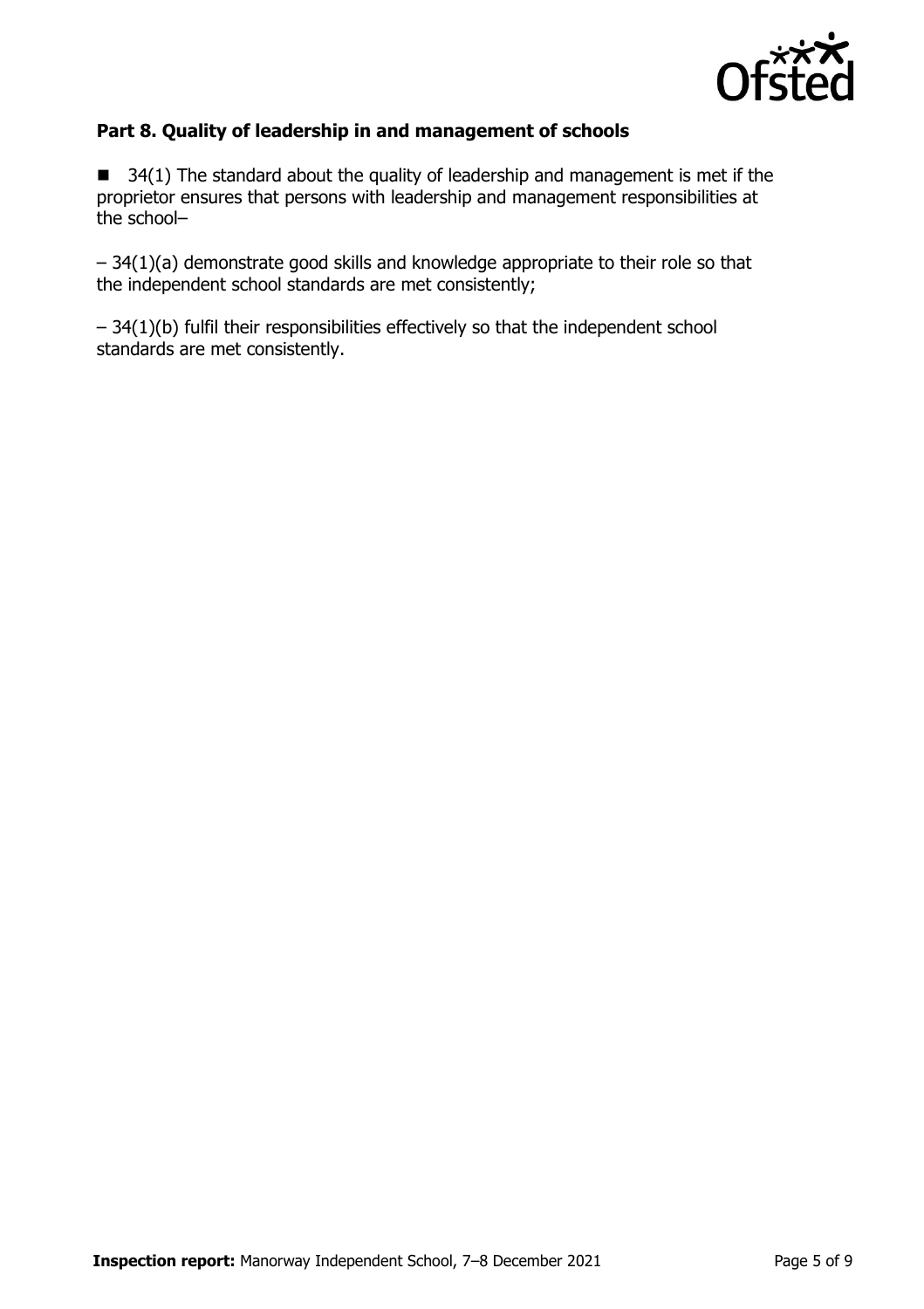

# **School details**

| Unique reference number  | 142411   |
|--------------------------|----------|
| DfE registration number  | 887/6009 |
| <b>Inspection number</b> | 10214052 |

This inspection was carried out under section 109(1) and (2) of the Education and Skills Act 2008, the purpose of which is to advise the Secretary of State for Education about the school's suitability for continued registration as an independent school.

| Type of school                       | Other independent special school  |
|--------------------------------------|-----------------------------------|
| <b>School status</b>                 | Independent school                |
| Age range of pupils                  | 8 to 16                           |
| Gender of pupils                     | Mixed                             |
| Number of pupils on the school roll  | 15                                |
| Number of part-time pupils           | <b>None</b>                       |
| Proprietor                           | Manorway Academy                  |
| <b>Headteacher</b>                   | Juliana Dugbatey                  |
| Annual fees (day pupils)             | £15,600 to £23,000                |
| Telephone number                     | 01634 713 344                     |
| <b>Website</b>                       | www.manorwayindependentschool.com |
| <b>Email address</b>                 | ofice@manorwayacademy.com         |
| Date of previous standard inspection | 3-5 December 2019                 |

#### **Information about this school**

- Since the standard inspection of December 2019, the school has moved to new premises. A material change inspection to consider the new premises took place in July 2020, when standards in Parts 3, 4 and 5 were judged to be met. Unmet standards in Part 1, relating to the quality of education and teaching, were not considered as part of the material change inspection in July 2020.
- A new governing body has been established. The group includes the headteacher.
- Since the last full inspection, a number of staff have joined and left the school. Recruitment is underway for permanent class teachers and an experienced special educational needs coordinator.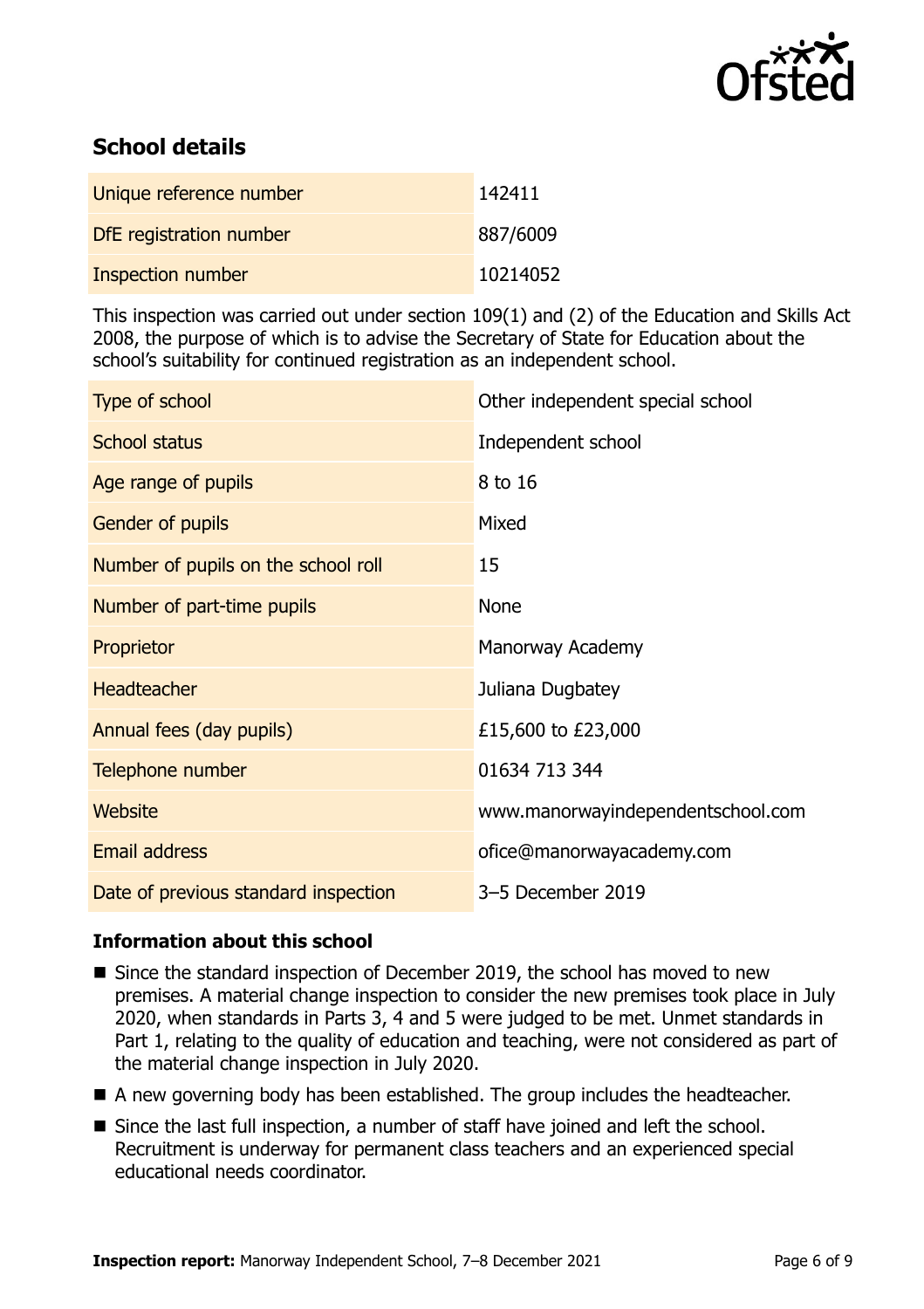

- Pupils are admitted to the school via two local authorities. All pupils have social, emotional and mental health needs. Most pupils have an EHC plan.
- The school does not currently use alternative provision.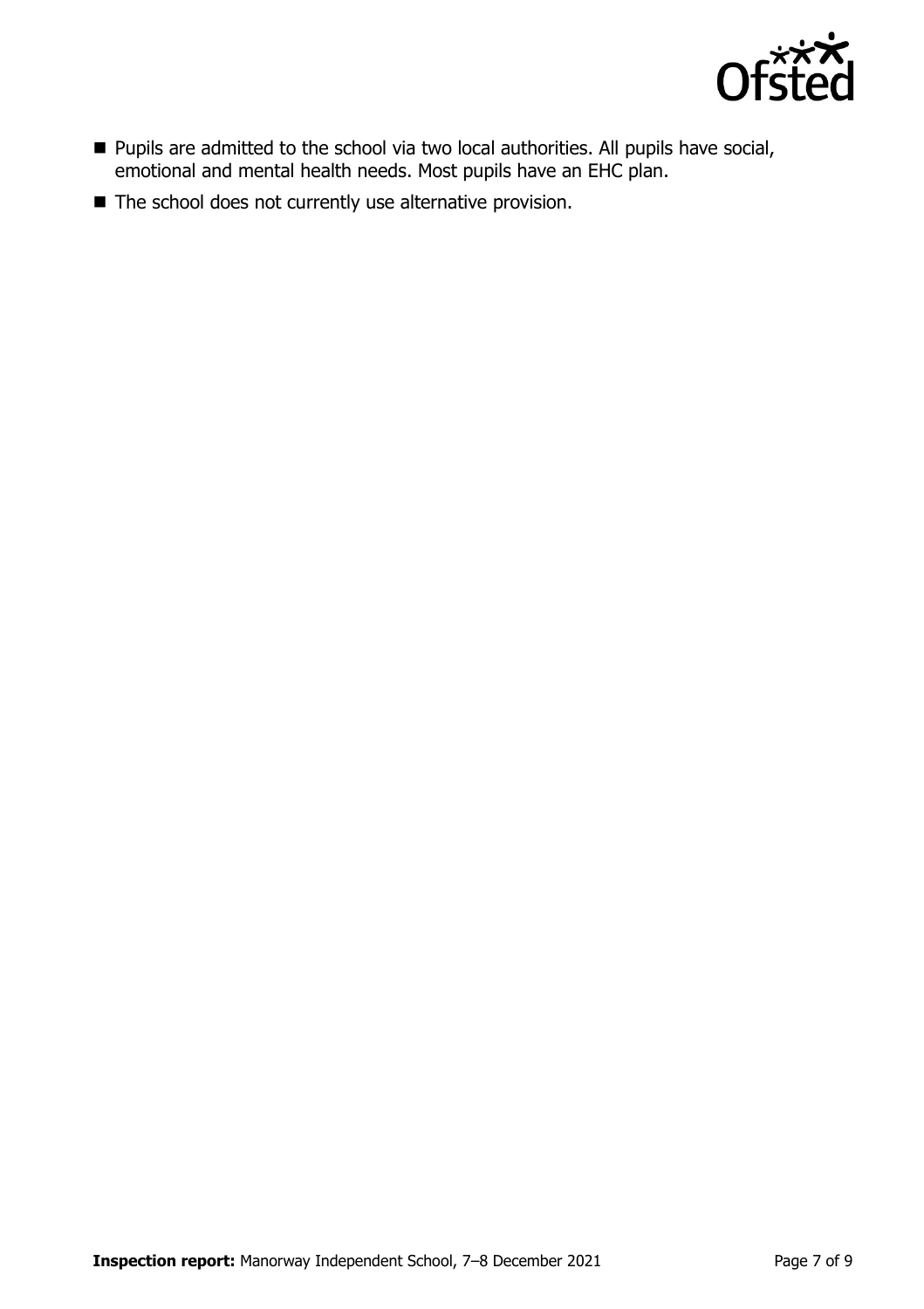

# **Information about this inspection**

- This inspection was carried out at the request of the registration authority for independent schools. The purpose of the inspection was to monitor the progress the school has made in meeting the independent school standards and other requirements that it was judged to not comply with at its previous standard inspection.
- The inspector met with the headteacher, staff and pupils. The inspector scrutinised a wide range of policy and curriculum documentation and looked at a significant sample of pupils' work in English, mathematics, geography and physical education. Meetings with staff included discussions about the curriculum and how it is delivered. Discussions were also held about formal and informal assessments and the efficacy of these.
- Visits were made by the inspector and headteacher to each class and a range of learning activities and assessments were seen taking place.
- The single central record and safeguarding arrangements were reviewed.
- This inspection also included consideration of the school's material change request to increase the number of pupils that the school is registered to admit.

#### **The school's proposed change to the maximum number of pupils**

The school has applied to the Department for Education (DfE) to make a material change to its registration. At the DfE's request, we checked whether the school is likely to meet the relevant independent school standards if the DfE decides to approve the change. This part of the inspection was carried out under section 162(4) of the Education Act 2002.

The outcome of this part of the inspection is: the school is likely meet the relevant independent school standards if the material change relating to the school provision is implemented.

■ Leaders wish to increase the school roll from 15 to 20. The request is appropriate in the context of the provision and the findings of this progress monitoring inspection. Leaders have ensured that the school has the capacity to increase the maximum number of pupils up to 20. The school is likely to meet the independent school standards if the request is approved.

#### **Information about the material change inspection**

■ The material change aspect of this inspection was considered as part of the progress monitoring inspection. The inspector took into account the impact that additional pupils would have on pupils currently at the school, as well as other relevant factors regarding the request.

#### **Inspection team**

Hilary Macdonald, lead inspector **Her Majesty's Inspector**